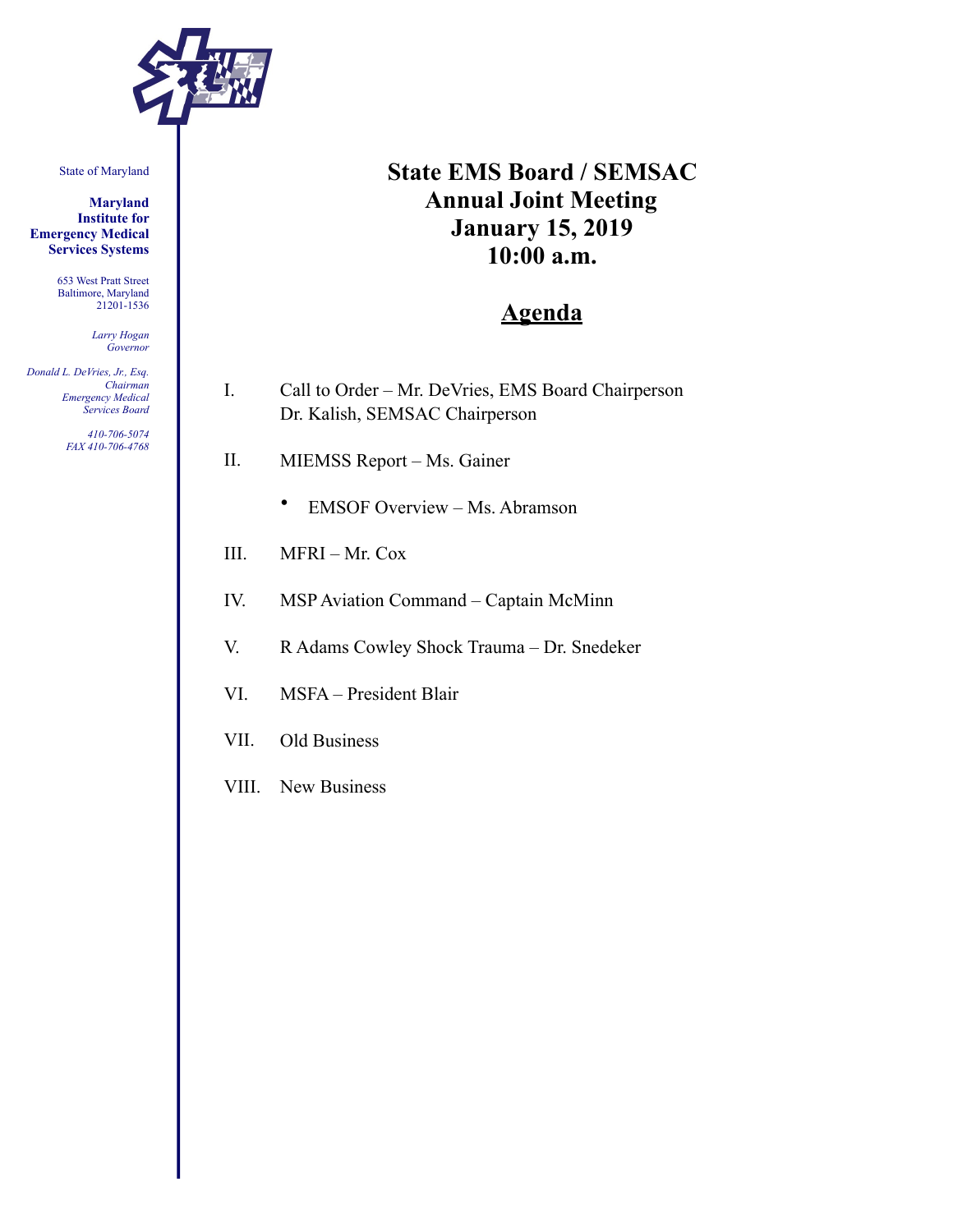

State of Maryland

**Maryland Institute for Emergency Medical Services Systems** 

> 653 West Pratt Street Baltimore, Maryland 21201-1536

> > *Larry Hogan Governor*

*Donald L. DeVries, Jr., Esq. Chairman Emergency Medical Services Board* 

> *410-706-5074 FAX: 410-706-4768*

#### **State EMS Board / SEMSAC Joint Meeting January 15, 2019**

**Minutes** 

**Board Members Present:** Donald L. DeVries, Jr., Esq., Chairperson; Sherry Adams, Vice Chair; Murray Kalish, MD; Sally Showalter, RN.; Stephen Cox; William J. Frohna, M.D.

**Board Members Absent:** Dean E. Albert Reece, M.D.; James Scheulen, NREMT P; Dany Westerband, M.D.; Mary Alice Vanhoy, RN.

**SEMSAC Members Present:** Karen Doyle, Vice Chair; Kathleen Grote; Wayne Tiemersma; Jennifer Anders, MD; Eric Smothers; Brian Frankel; John Filer; Linda Dousa; Tim Burns; Wayne Dyott; Scott Haas; Habeeba Park, MD; Ms. Meyers; Jason Day

#### **Others Present:**

**MFRI:** Mr. Michael Cox; Mr. Marlatt

**MSPAC:** Major Tagliaferri; Captain McMinn; Director Woods

**MSFA:** Mr. Blair, Ms. Tomanelli

**RACSTC**: Dr. Snedeker; Ms. Livens

**MHCC:** Ms. Renfrew

**CASAC**: Mr. Kinsey

**MDOT/MHSO:** Dr. Kerns

**Harford County EMS**: Mr. Dousa

**MIEMSS**: Ms. Gainer; Dr. Chizmar; Ms. Abramson; Ms. Alban; Ms. Aycock; Mr. Balthis; Mr. Brown; Mr. Cantera; Dr. Floccare; Ms. Goff; Ms. Mays; Ms. Myers; Mr. Naumann; Mr. Schaefer; Mr. Thompson;

**OAG:** Mr. Magee; Ms. Sette

Mr. DeVries, EMS Board Chairman, opened the meeting at 10:30 a.m., He thanked the EMS Board and SEMSAC members for their efforts during the past year and their continued spirit of cooperative excellence which makes the Maryland EMS System successful.

Dr. Kalish, SEMSAC Chairman, wished everyone a happy new year and said the SEMSAC is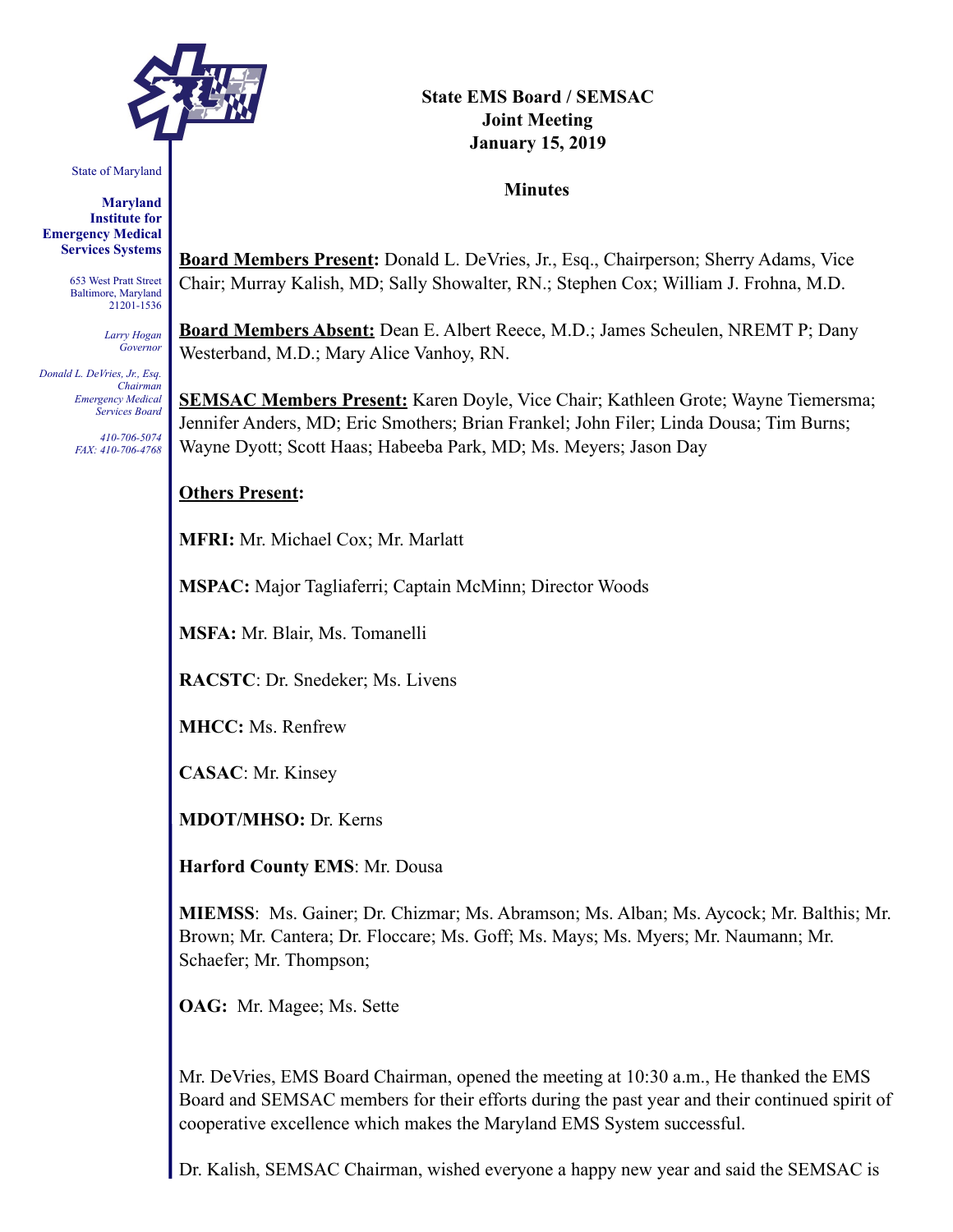looking forward to working on the 2019 goals.

Mr. DeVries asked for a moment of silence in memory of Jackie Olson, Anne Arundel County Fire Department and Past President of the MSFA.

## **MFRI**

A copy of the MFRI presentation was distributed.

Mr. Cox reported on MFRI's 2018 statistics regarding student enrollment and the disciplines and programs in which they participated. He said MFRI had 22 new/revised courses in 2018 and listed equipment purchased resulting from the \$500,000 awarded Fire Act Grant.

Mr. Cox said that current pass rates for EMT testing are generally in line with pass rates prior to National Registry testing. He provided an overview of the enhancements to EMT training since the inception of National Registry testing.

Mr. Cox said that MFRI will be piloting a new EMT class. This pilot includes access to "book on tape" technology, National Registry adaptive test question preparation, the use of tablets and computers for quizzes and tests, instituting a student capability evaluation tool, and real time student analytics.

Mr. Cox said the 15-33% of students who pass MFRI's current EMT program fail to take the NREMT test. In order to improve this low test taking rate, MFRI will be hosting a Pierson View testing center for National Registry testing in each MFRI Region. Mr. Cox said the testing centers will be dependent upon FY19 supplemental budget request.

## **MIEMSS**

A paper copy of the MIEMSS presentation was distributed.

Ms. Gainer highlighted the 2018 major agency efforts including initiatives surrounding the Opioid Crisis, the completion of the eMEDS Elite by all jurisdictions, the progress with the Statewide Communications System Upgrade from analog to digital, the implementation of the eLicensure program, hospital conversions and designations and Emergency Operations support of Active Assailant workgroup, support for the US Virgin Island disaster and Maryland flooding and CISM support and training.

Ms. Gainer said that 2019 focus will include eMEDS Data Links to CRISP, mapping eMEDS data into ESSENCE. She also said that the EMS Plan is due to be revised since its last update five years ago. Ms. Gainer also said that data security, adequate and sustained reimbursement for EMS, EMS alternative destinations, the Communications upgrade will all be important initiatives in the upcoming year. She said that MIEMSS was looking forward to welcoming Dr. Delbridge as the new Executive Director on February 13<sup>th</sup>.

## MEMSOF

A copy of the presentation was distributed.

Ms. Abramson said the Maryland EMS Operations fund is derived primarily from a biennial vehicle registration surcharge of \$29.00. Since this fund source is not inflation sensitive, a fee increase is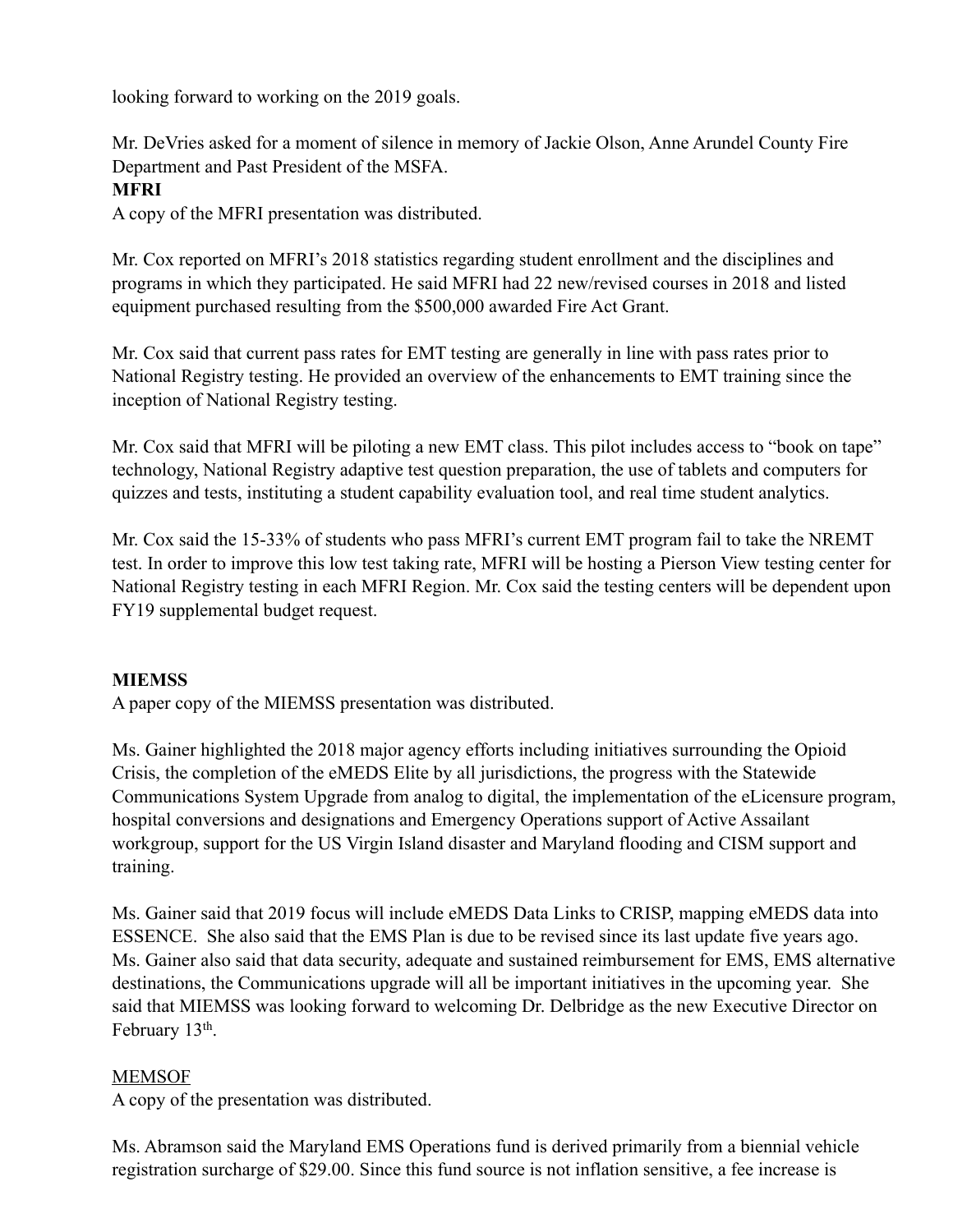necessary periodically. The second fund source is via a moving violation surcharge of \$7.50 to certain moving violation fines imposed by the court and paid to the MEMSOF after certain other payments are made. The third MEMSOF funding source comes from interest earned on the MEMSOF.

Ms. Abramson said that the partners relying on MEMSOF include MSPAC, MIEMSS, MFRI and RACSTC. Ms. Abramson gave a breakdown of MEMSOF allocations to each partner and the percentage of the annual budget received by each entity.

She said the MEMSOF annual budget requests are reviewed by SEMSAC and approved by the EMS Board before submission to the Department of Budget & Management.

Additionally, the Senator William H. Amoss Fire, Rescue and Ambulance Fund (Amoss Fund receives \$15,000,000 annually). The allocation of MEMSOF funds to the Amoss Fund is not subject to the review and approval of the EMS Board.

#### **MSPAC**

A copy of the MSPAC presentation was distributed.

Captain McMinn reported on the Maryland State Police Aviation Command's 2018 mission data, personnel training, current numbers of EMS providers and pilots, promotions, personnel recruitment strategies, and ongoing projects and initiatives.

Captain McMinn reported the Cumberland section will continue to be out of service on overnight shifts during weekdays, but staffed on weekdays and 24/7 on weekends. The SYSCOM Duty Officers have protocols in place to use commercial services as back-up to MSP helicopters as appropriate.

Captain McMinn said that the MSPAC has chosen a new slogan: "People, Partnerships, Professionalism."

## **RACSTC**

A copy of the RACSTC report was distributed.

Dr. Kristie Snedeker, Director of Care Management and Clinical Operations, highlighted the RACSTC's 2018 statistics on patient admissions, occupancy rates, OR volumes and clinic volumes. She summarized the RACSTC Go-Team missions and EMS Outreach & Education activities.

## **MSFA**

President Blair introduced Ms. Kate Tomanelli, MSFA Executive Director. He said that the MSFA will be seeking to increase the Volunteer Company Assistance Fund during the 2019 legislative season.

Mr. DeVries thanked President Blair and said that the volunteers are critically important for maintaining the highest quality of our EMS system. He asked President Blair to please express the Board's appreciation to the MSFA membership.